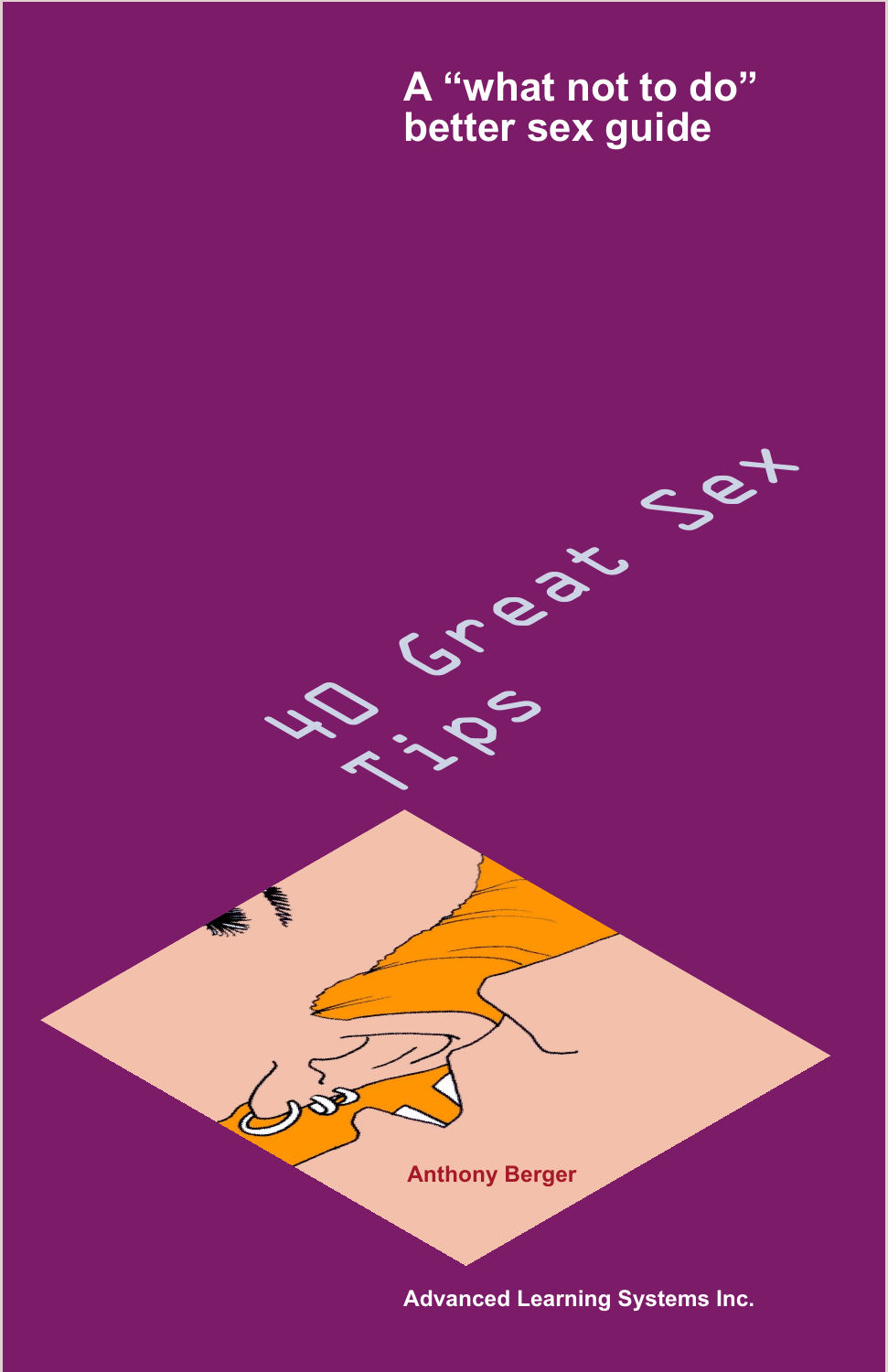Cover, Illustrations, Layout and design: Cristiano Nogueira

Edited by Ron Jule

Disclaimer: This book is for entertainment purposes only. The author, publisher or anyone involved in writting, publishing or promoting it does not assume any responsibility for reader's actions.

40 Great Sex Tips

Copyright @1999-2001 by Anthony Berger, Ron Jule, David Silberstein and Cristiano Nogueira.

 All rights reserved. No part of this book may be reproduced in any manner whatsoever without written permission except in the case of brief quotations embodied in critical articles and reviews. For more information contact Anthony Berger at anthony@advancedmacking.com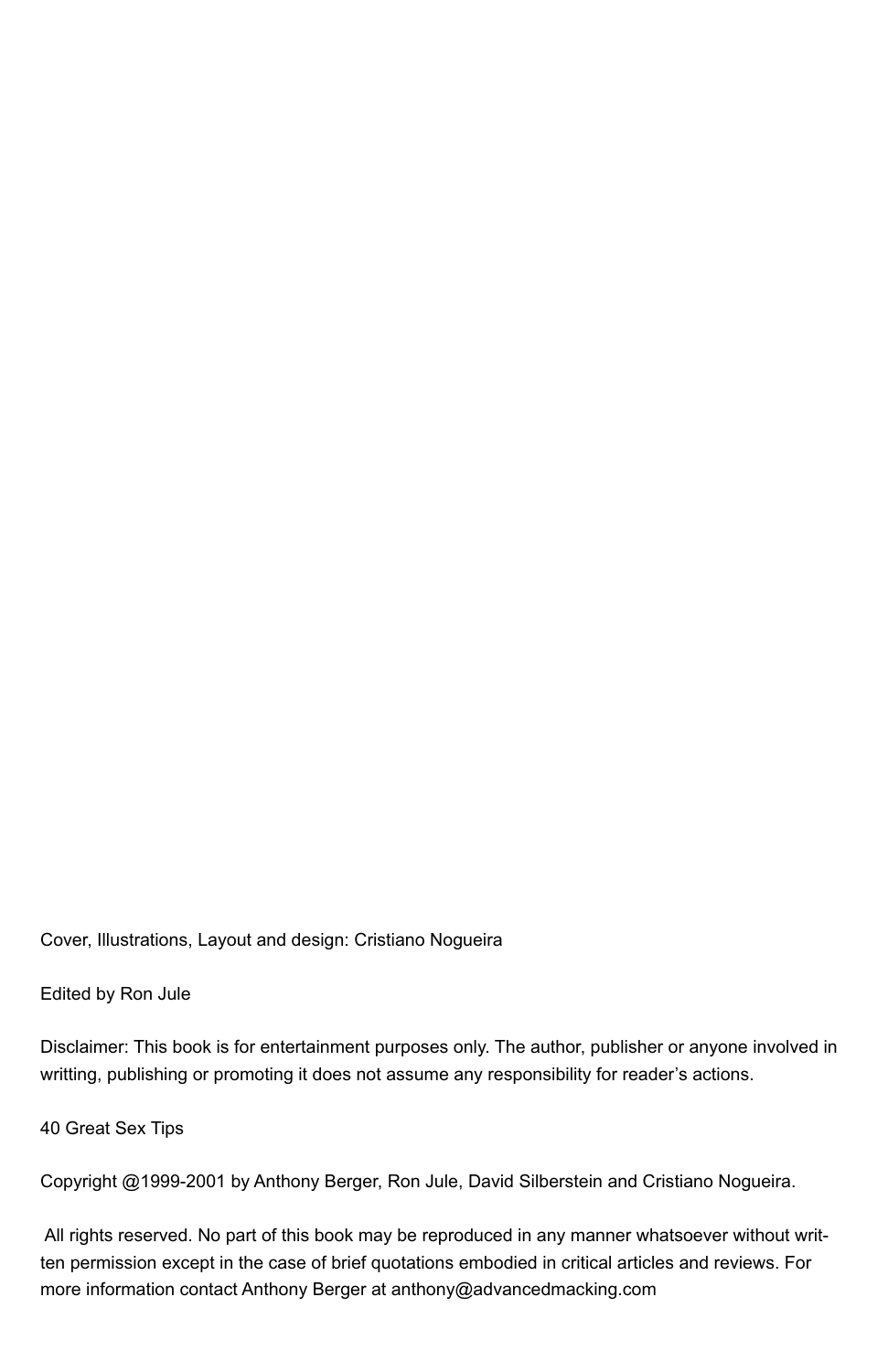

## How to have great sex

## **40 rules to abide by**

*"Is sex dirty? Only if it's done right." -Woody Allen*

I found it hard to describe how to have sex (since it's a subject that can fill the Kama-Sutra and 1000 other books, so I decided to include these rules some one emailed me on what not to do during sex. Remember, it is about pleasing her, not just yourself.

1) NOT KISSING FIRST. Avoiding her lips and diving straight for the erogenous zones makes her feel like you're paying by the hour and trying to get your money's worth by cutting out nonessentials. A proper passionate kiss is the ultimate form of foreplay.

2) BLOWING TOO HARD IN HER EAR. Admit it, some kid at school told you girls love this. Well, there's a difference between being erotic and blowing as if you're trying to extinguish the candles on your 50th birthday cake. That hurts.

3) NOT SHAVING. You often forget you have a porcu-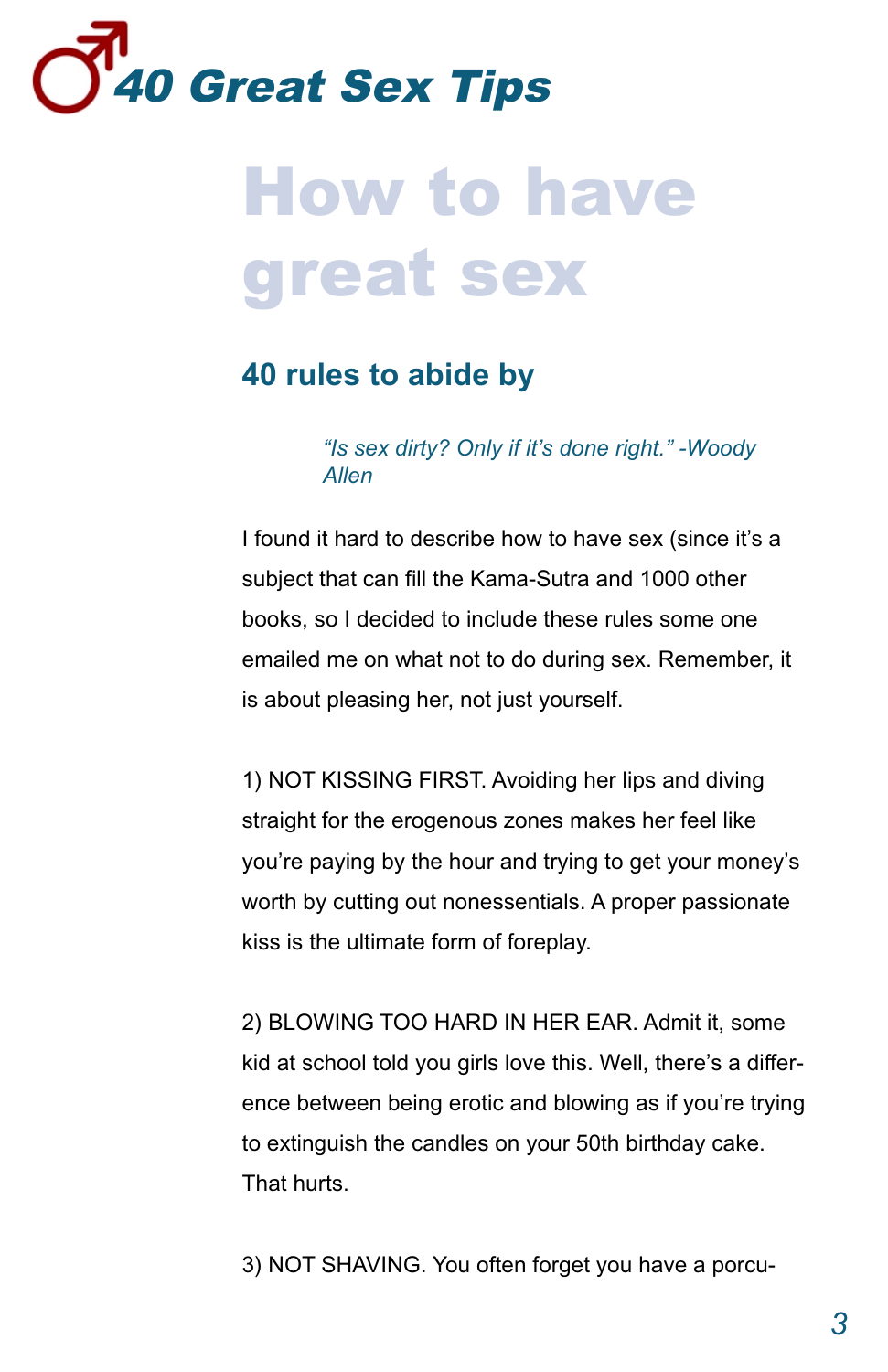

pine strapped to your chin, which you rake repeatedly across your partner's face and thighs. When she turns her head from side to side, it's not passion, it's avoidance.

4) SQUEEZING HER BREAST. Most men act like a housewife testing a melon for ripeness when they get their hand on a pair. Stroke, caress, and smooth them.

5) BITING HER NIPPLES. Why do men fasten onto a woman's nipples, then clamp down like they're trying to deflate her body via her breasts? Nipples are highly sensitive. They can't stand up to chewing. Lick and suck them gently. Flicking your tongue across them is good. Pretending they're a doggie toy isn't.

6) TWIDDLING HER NIPPLES. Stop doing that thing where you twiddle the nipples between finger and thumb like you're trying to find a radio station in a hilly area. Focus on the whole breasts, not just the exclamation points.

7) IGNORING THE OTHER PARTS OF HER BODY. A woman is not a highway with just three turnoffs: Breastville East and West, and the Midtown Tunnel. There are vast areas of her body, which you've ignored far too often as you go bombing straight into downtown Vagina. So start paying them some attention.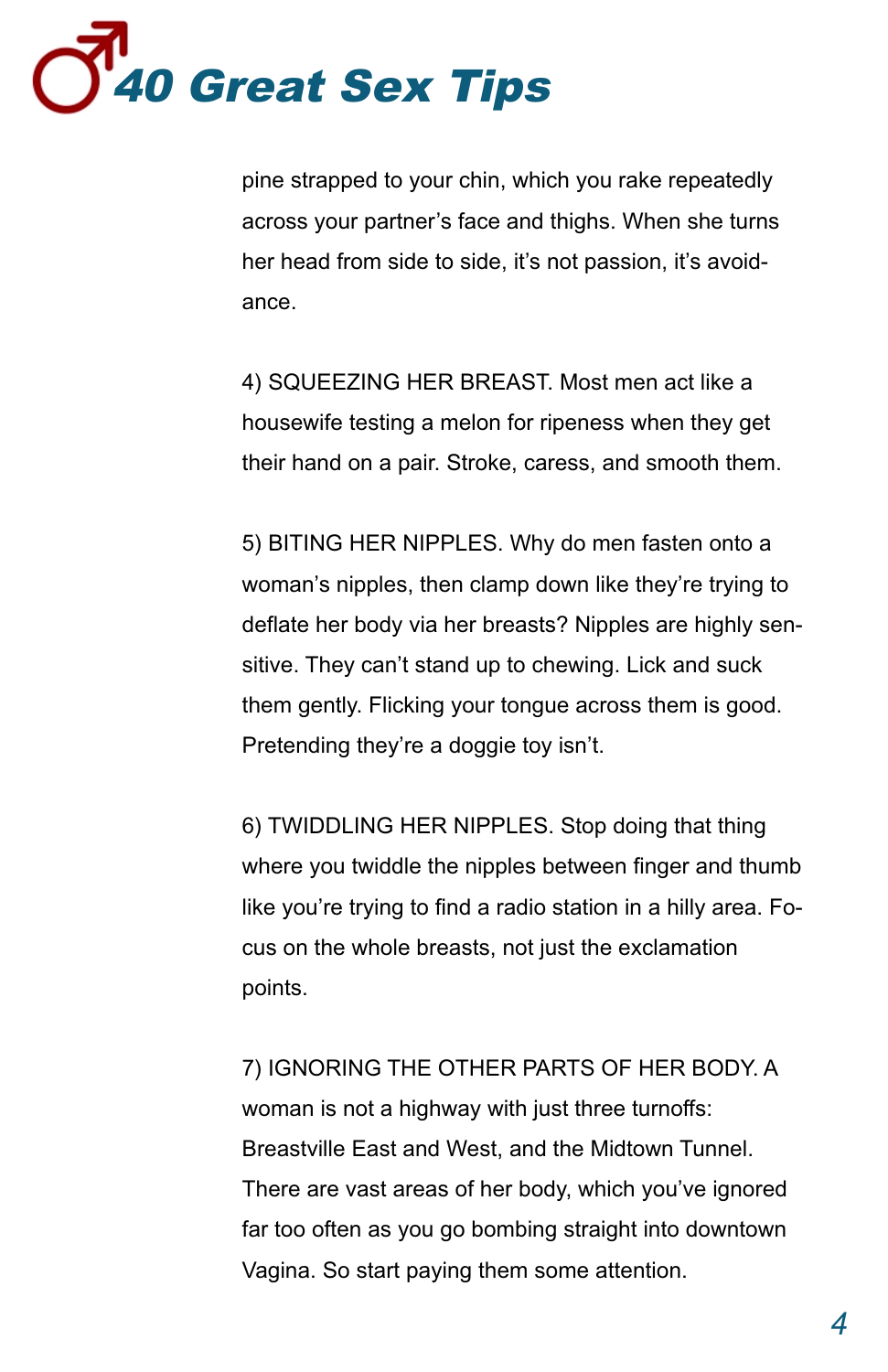

8) GETTING THE HAND TRAPPED. Poor manual dexterity in the underskirt region can result in tangled fingers and underpants. If you're going to be that aggressive, just ask her to take the damn things off.

9) LEAVING HER A LITTLE PRESENT. Condom disposal is the man's responsibility. You wore it, you store it.

10) ATTACKING THE CLITORIS. Direct pressure is very unpleasant, so gently rotate your fingers along side of the clitoris.

11) STOPPING FOR A BREAK. Women, unlike men, don't pick up where they left off. If you stop, they plummet back to square one very fast. If you can tell she's not there, keep going at all costs, numb jaw or not.

12) UNDRESSING HER AWKWARDLY. Women hate looking stupid, but stupid she will look when naked at the waist with a sweater stuck over her head. Unwrap her like an elegant present, not a kid's toy.

13) GIVING HER A WEDGIE DURING FOREPLAY. Stroking her gently through her panties can be very sexy. Pulling the material up between her thighs and yanking it back and forth is not.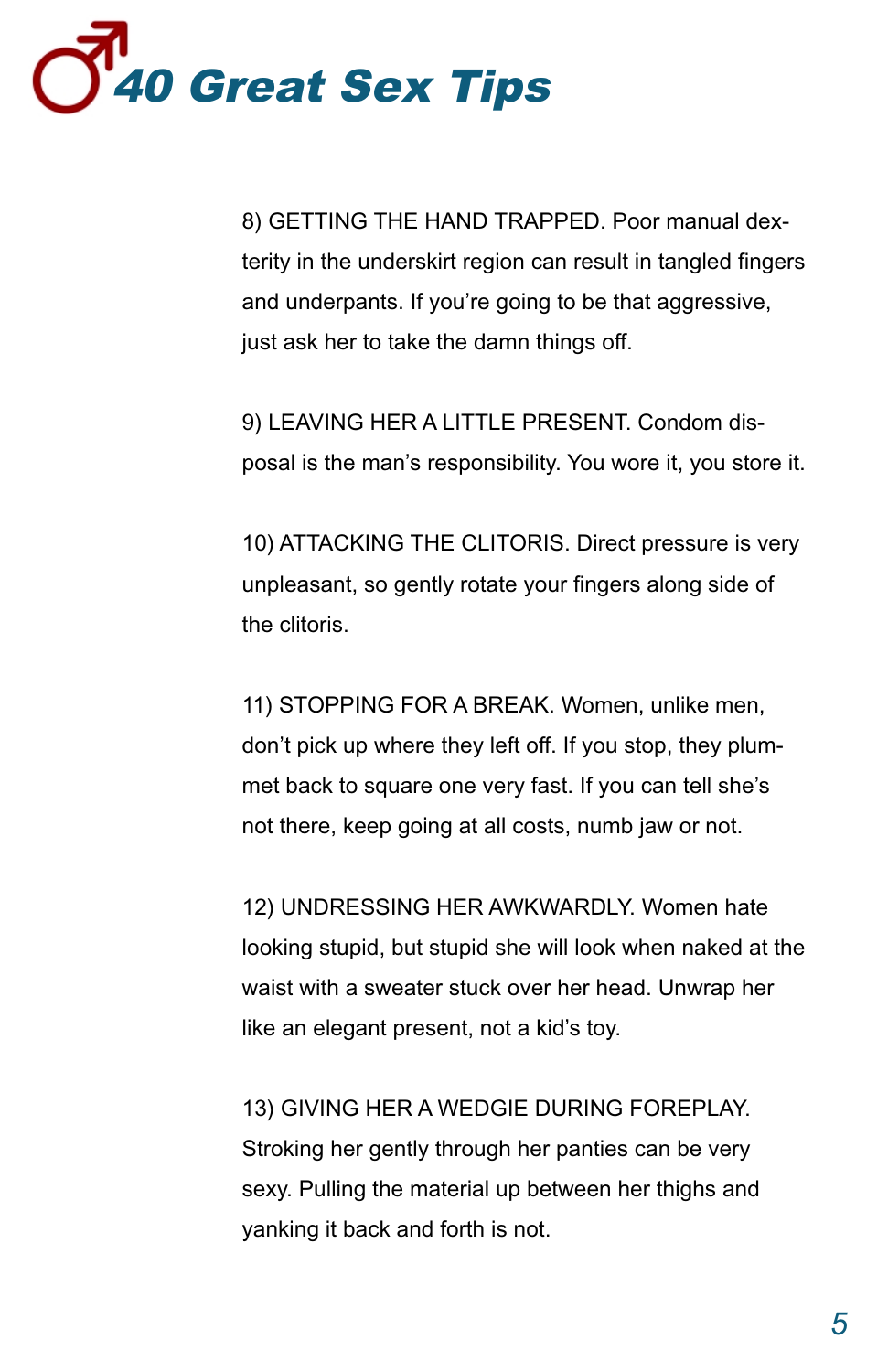

14) BEING OBSESSED WITH THE VAGINA. Although most men can find the clitoris without maps, they still believe that the vagina is where it's all at. No sooner is your hand down there than you're trying to stuff stolen bank notes up a chimney. This is okay in principle, but if you're not careful, it can hurt - so don't get carried away. It's best to pay more attention to her clitoris and the exterior of her vagina at first, then gently slip a finger inside her and see if she likes it.

15) MASSAGING TOO ROUGHLY. You're attempting to give her a sensual, relaxing massage to get her in the mood. Hands and fingertips are okay; elbows and knees are not.

16) UNDRESSING PREMATURELY. Don't force the issue by stripping before she's at least made some move toward getting your stuff off, even if it's just undoing a couple of buttons.

17) TAKING YOUR PANTS OFF FIRST. A man in socks and underpants is at his worst. Lose the socks first.

18) GOING TOO FAST. When you get to the penis-in-vagina situation, the worst thing you can do is pump away like an industrial power tool - she'll soon feel like an assembly line worker made obsolete by your technology. Build up slowly, with clean, straight, regular thrusts.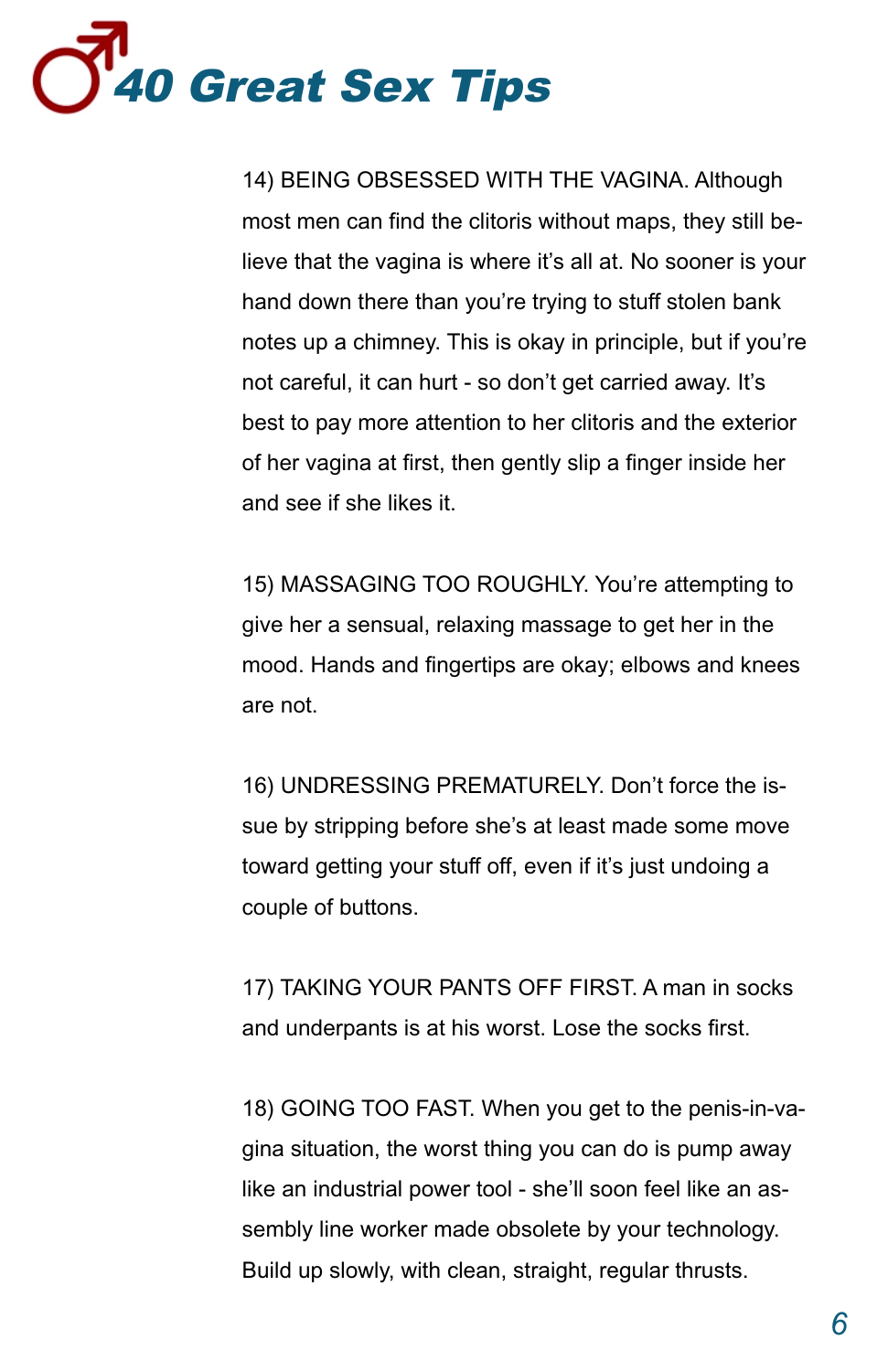

19) GOING TOO HARD. If you bash your great triangular hipbones into her thigh or stomach, the pain is equal to two weeks of horseback riding concentrated into few seconds.

20) CUMMING TOO SOON. Every man's fear. With reason. If you shoot before you see the whites of her eyes, make sure you have a backup plan to ensure her pleasure too.

21) NOT CUMMING SOON ENOUGH. It may appear to you that humping for an hour without climaxing is the mark of a sex god, but to her it's more likely the mark of a numb vagina. At least buy some intriguing wall hangings, so she has something to hold her interest while you're playing Marathon Man.

22) ASKING IF SHE HAS CUM. You really ought to be able to tell. Most women make noise. But if you really don't know, don't ask.

23) PERFORMING ORAL SEX TOO GENTLY. Don't act like a giant cat at a saucer of milk. Get your whole mouth down there, and concentrate on gently rotating or flicking your tongue on her clitoris.

24) NUDGING HER HEAD DOWN. Men persist in doing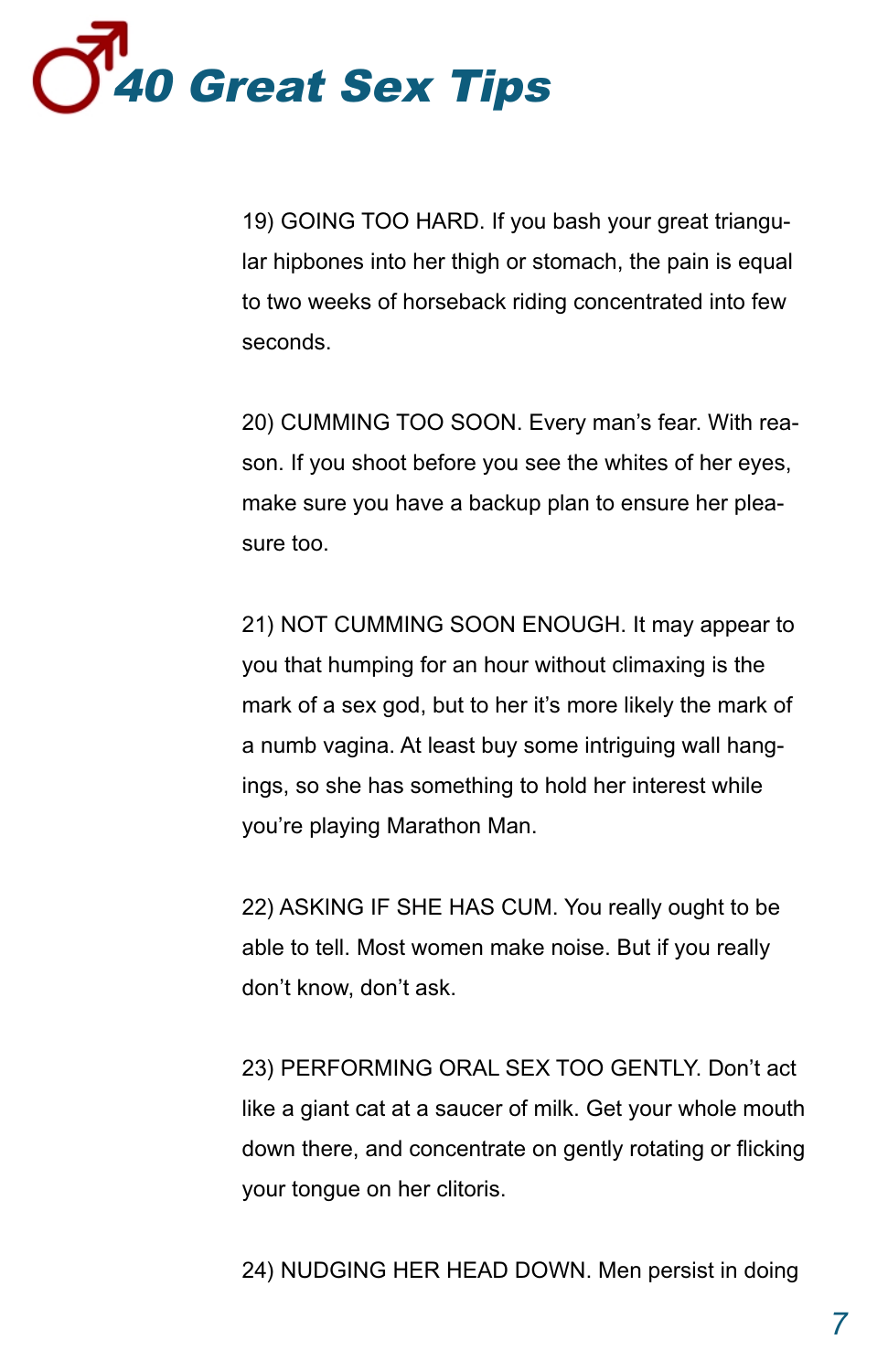

this until she's eyeball-to-penis, hoping that it will lead very swiftly to mouth-to-penis. All women hate this. It's about three steps from being dragged to a cave by their hair. If you want her to use her mouth, use yours; try talking seductively to her.

25) NOT WARNING HER BEFORE YOU CLIMAX. Sperm tastes like seawater mixed with egg white. Not everybody likes it. When she's performing oral sex, warn her before you come so she can do what's necessary.

26) MOVING AROUND DURING FELLATIO. Don't thrust. She'll do all the moving during fellatio. You just lie there. And don't grab her head (unless she instructs you to).

27) TAKING ETIQUETTE ADVICE FROM PORN MOV-IES. In X-rated movies, women seem to love it when men ejaculate over them. In real life, it just means more laundry to do.

28) MAKING HER RIDE ON TOP FOR AGES. Asking her to be on top is fine. Lying there grunting while she does all the hard work is not. Caress her gently, so that she doesn't feel quite so much like the captain of a schooner. And let her have a rest.

29) ATTEMPTING ANAL SEX AND PRETENDING IT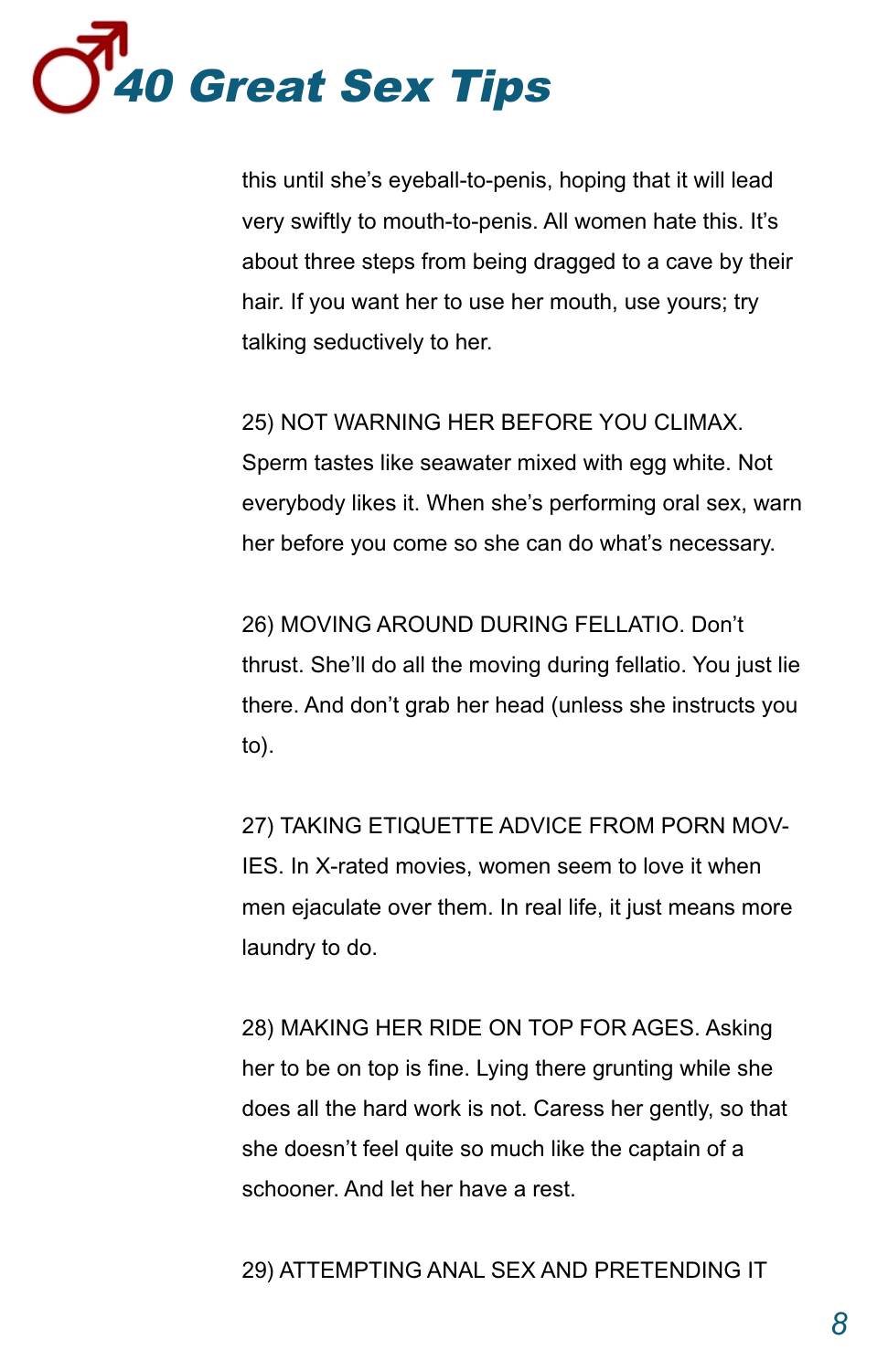

WAS AN ACCIDENT. This is how men earn a reputation for not being able to follow directions. If you want to put it there, ask her first. And don't think that being drunk is an excuse.

30) TAKING PICTURES. When a man says, "Can I take a photo of you?" she'll hear the words " to show my buddies." At least let her have custody of them.

31) NOT BEING IMAGINATIVE ENOUGH. Imagination is anything from drawing patterns on her back to pouring honey on her and licking it off. Fruit, vegetables, ice and feathers are all handy props; hot candle wax and permanent dye are a no no.

32) SLAPPING YOUR STOMACH AGAINST HERS. There is no less erotic noise. It's as sexy as a belching contest.

33) ARRANGING HER IN STUPID POSES. If she wants to do advanced yoga in bed, fine, but unless she's a Romanian gymnast, don't get too ambitious. Ask yourself if you want a sexual partner with snapped hamstrings.

34) LOOKING FOR HER PROSTATE. Read this carefully: Anal stimulation feels good for men because they have a prostate. Women don't.